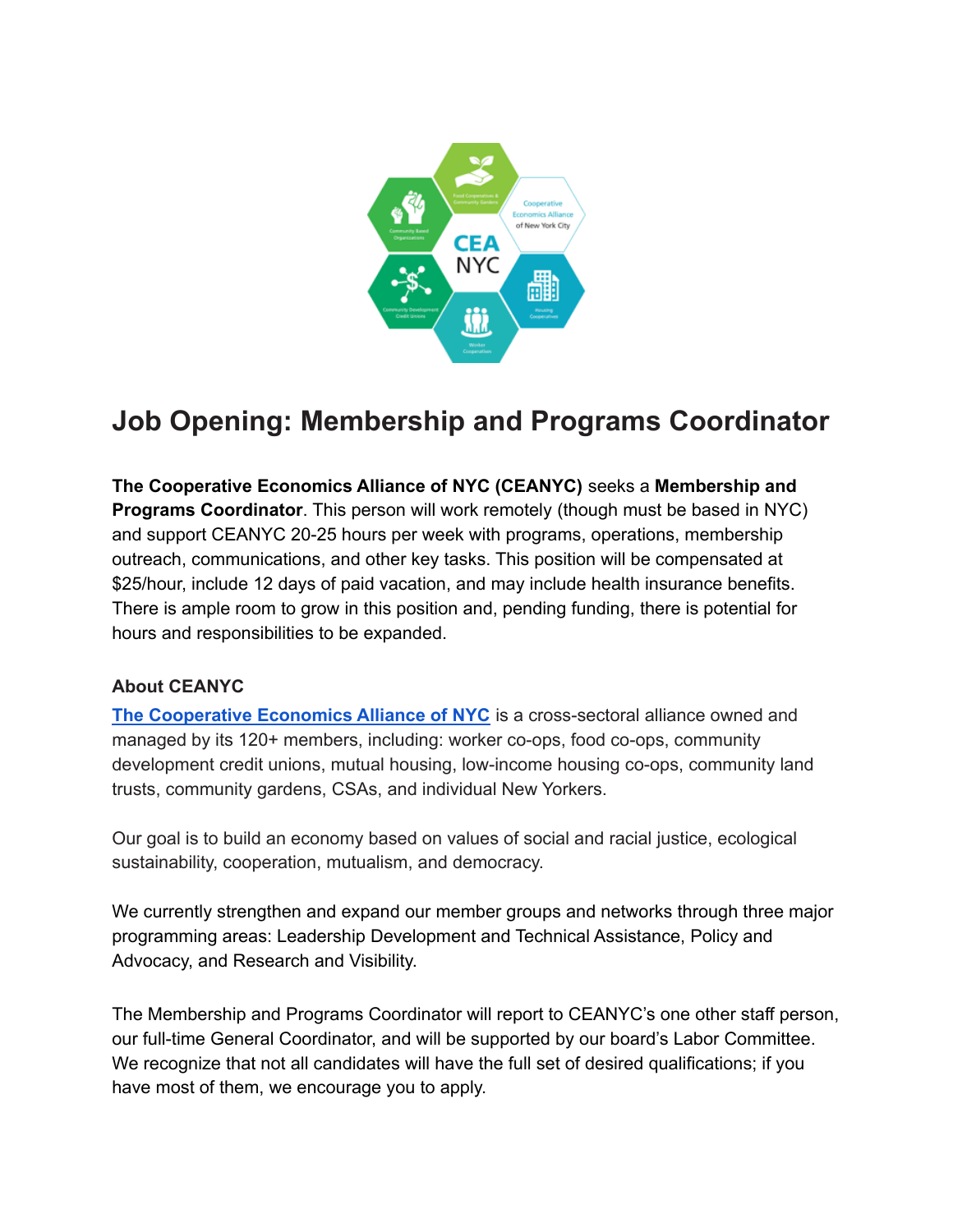#### **Who You Are**

CEANYC seeks a Membership and Programs Coordinator who is passionate about social change and racial justice, and eager to build NYC's solidarity economy.

We are looking for a candidate who has:

- Excellent writing skills
- Strong project management skills and keen attention to deadlines
- Experience with data management systems like Powerbase, WordPress, Google Drive, Zoom, Slack, and Canva or Adobe Creative Suite
- Training in anti-oppression analysis and practices
- Experience coordinating volunteers
- Experience working in collective or cooperative settings
- Familiarity with consensus decision-making
- Nonprofit administrative experience (budgeting, working with fiscal sponsors)
- Experience with event coordination
- Ability to solve problems creatively
- Demonstrated ability to work independently and remotely
- Experience working in muti-racial and diverse organizations

Desired qualifications include:

- Familiarity with cooperatives and the Solidarity Economy framework, especially the cooperative landscape in New York City
- Spanish-language fluency
- Familiarity with maintaining grant and reporting calendars
- Designing and offering political education programs, particularly using a popular education frame
- Experience training and leading volunteer teams

This position is an excellent fit for a person who needs a flexible schedule and who can handle managing multiple projects simultaneously. Hours are typically within the 9-5 weekday window, with the exception of programs that run on evenings or weekends (approximately 1-3 per month), and are determined with the General Coordinator. We are a growing organization and looking for someone who likes the challenge of a start-up and being part of a small but diverse team that is a mix of paid folks and volunteers.

We are especially interested in applicants with experience living, working, or volunteering in CEANYC member organizations, and those who are from the communities where CEANYC members are based. CEANYC is an equal opportunity employer and women, people of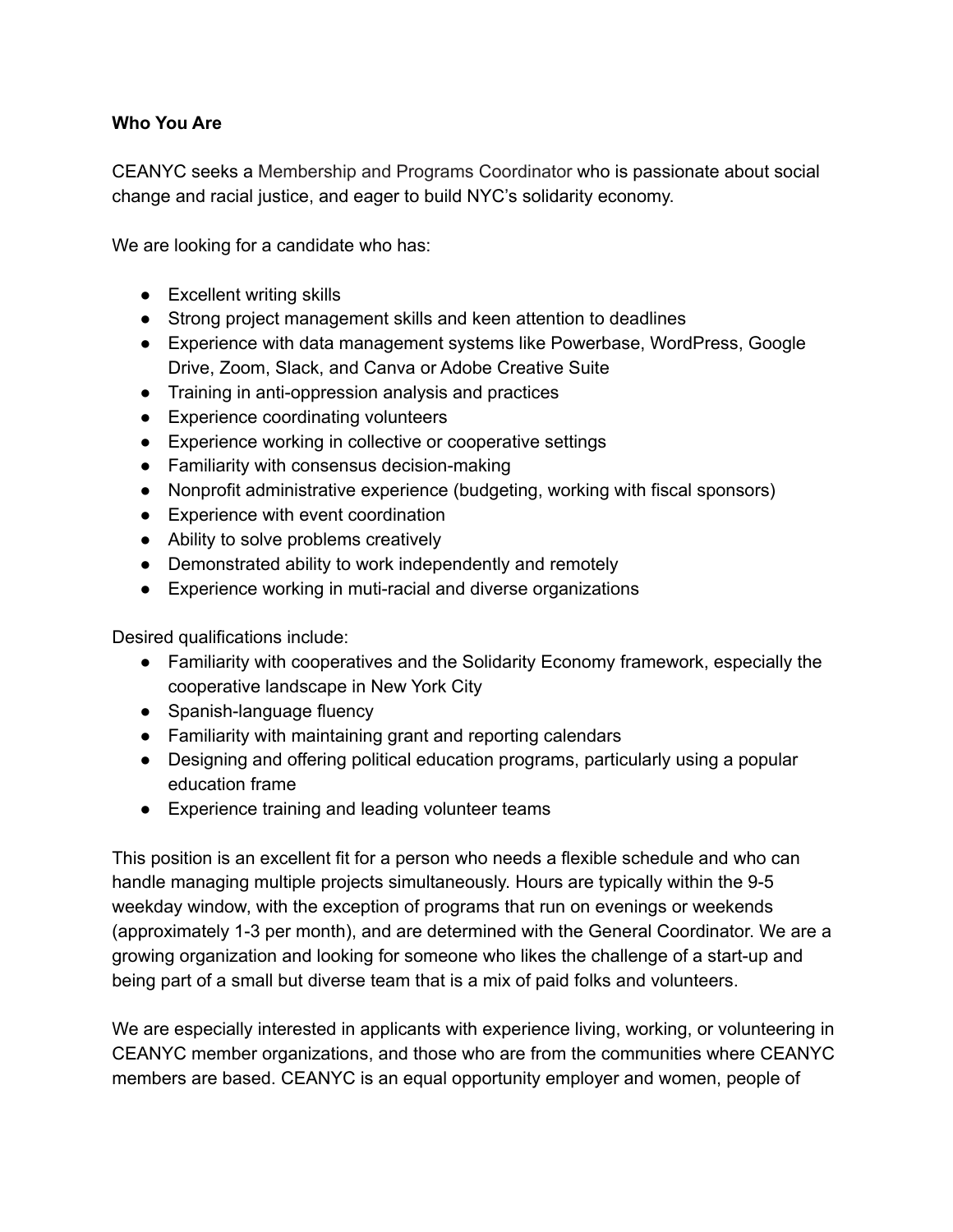color, LGBTQIA+ people, disabled people, and those from all other NYC and NYS protected classes are encouraged to apply.

**-=-=-=-=-=-=-=-=-=-=-=-=-=-=-=-=-=-=-=-=-=-=-=-=-=-=-=-=-=-=-=-**

## **Duties include**:

Membership and Outreach (35%)

- Recruiting new CEANYC members and supporters
- Engaging existing CEANYC membership, including by conducting field visits and phone calls with members to assess their needs and priorities

Programs (35%)

- Actively supporting the implementation of CEANYC's pre-existing programming, such as the Cooperative Leadership Intensive and "Friends of CEANYC" Giving **Circle**
- Researching, proposing, and supporting the implementation of new programming and public events based on CEANYC member needs and priorities

Administrative (20%)

- Maintaining CEANYC's member database
- Participating in CEANYC board committee work

Communications and Operations (10%)

- Directly managing CEANYC's Instagram, Twitter and Facebook accounts and supporting the production of our quarterly newsletter
- Managing email and other inquiries; routing to appropriate contact for follow-up

### **To apply**

● Please send a resume and cover letter to <u>[organize@gocoopnyc.](mailto:organize@gocoopnyc.org)</u>com with the subject line, "Name + CEANYC Membership and Programs Coordinator"